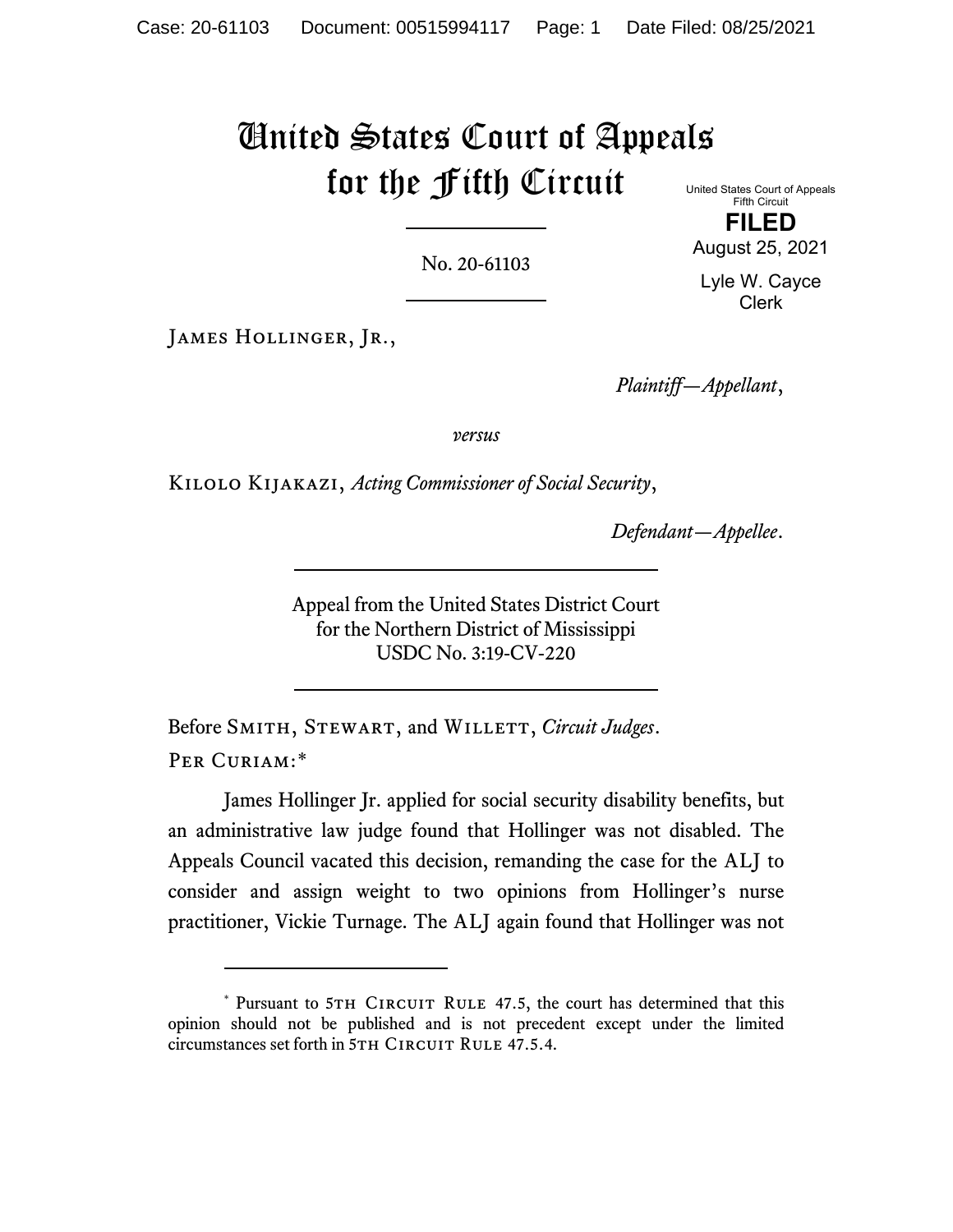disabled. Hollinger unsuccessfully sought relief from the Appeals Council, and a magistrate judge affirmed the ALJ's second decision. Hollinger appealed.

Judicial review of the Commissioner's final administrative decision is limited under 42 U.S.C. § 405(g) to two inquiries: (1) whether substantial evidence of record supports the Commissioner's decision, and (2) whether the decision comports with relevant legal standards. *Villa v. Sullivan*, 895 F.2d 1019, 1021 (5th Cir. 1990). Substantial evidence "means—and means only—such relevant evidence as a reasonable mind might accept as adequate to support a conclusion." *Biestek v. Berryhill*, 139 S. Ct. 1148, 1154 (2019) (citation and internal quotation marks omitted); *see also, e.g.*, *Nasrallah v. Barr*, 140 S. Ct. 1683, 1692 (2020) ("The agency's findings of fact are conclusive unless any reasonable adjudicator would be compelled to conclude to the contrary." (internal quotation marks and citations omitted)). This, of course, recognizes that the presiding ALJ "has seen the hearing up close." *Biestek*, 139 S. Ct. at 1157 (commenting on underlying deference).

On this backdrop, Hollinger seeks review of (1) whether the ALJ incorporated Hollinger's mental-health restrictions into the residual functioning capacity (RFC) assessment, (2) whether the ALJ properly assigned weight to the medical experts' testimony, and (3) whether the ALJ was required to make a separate finding that Hollinger could maintain employment on a regular and continuing basis. We answer all but the final question in the affirmative and, as explained below, AFFIRM.

First, the record demonstrates that the ALJ appropriately incorporated Hollinger's mental-health restrictions into the RFC. As the RFC observes:

The claimant can understand, remember, and carry out simple instructions and perform simple repetitive tasks. He can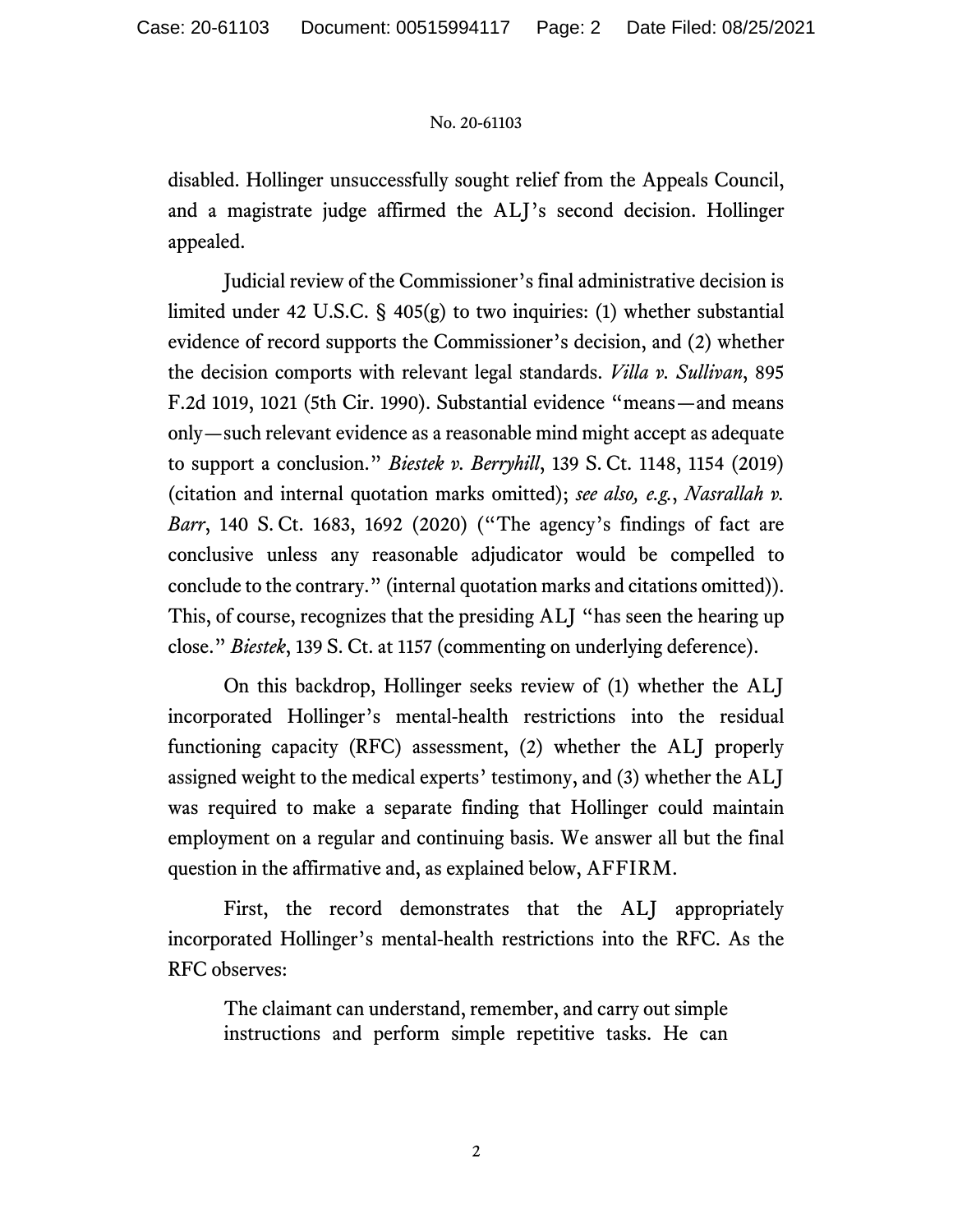maintain attention and concentration for two[-]hour periods in an eight[-]hour day. The claimant can have occasional nonconfrontational interaction with supervisors, rare incidental contact with coworkers with no work requiring close cooperation, and never with the general public.

This summary of Hollinger's capacity finds ample support in the record. Yet Hollinger argues the ALJ only focused on evidence that reinforced the conclusion that Hollinger was not disabled and could do light work. We disagree. There is a line between cherry-picking and resolving conflicting evidence, and we decline the invitation to blur that boundary. *Compare Spellman v. Shalala*, 1 F.3d 357, 364 (5th Cir. 1993) (endorsing rejection of treating physician's opinion where inconsistent with substantial evidence), *with Switzer v. Heckler*, 742 F.2d 382, 385–86 (7th Cir. 1984) (reversing where denial rested on excerpts of an uncontradicted medical report that, in full, revealed severe impairments).

Neither can we conclude the ALJ erred in discharging his duty to weigh the evidence received. This court has long held that "[t]he ALJ is free to reject the opinion of any physician when the evidence supports a contrary conclusion." *See, e.g.*, *Martinez v. Chater*, 64 F.3d 172, 176 (5th Cir. 1995) (citation and internal quotation marks omitted). Here, the ALJ identified and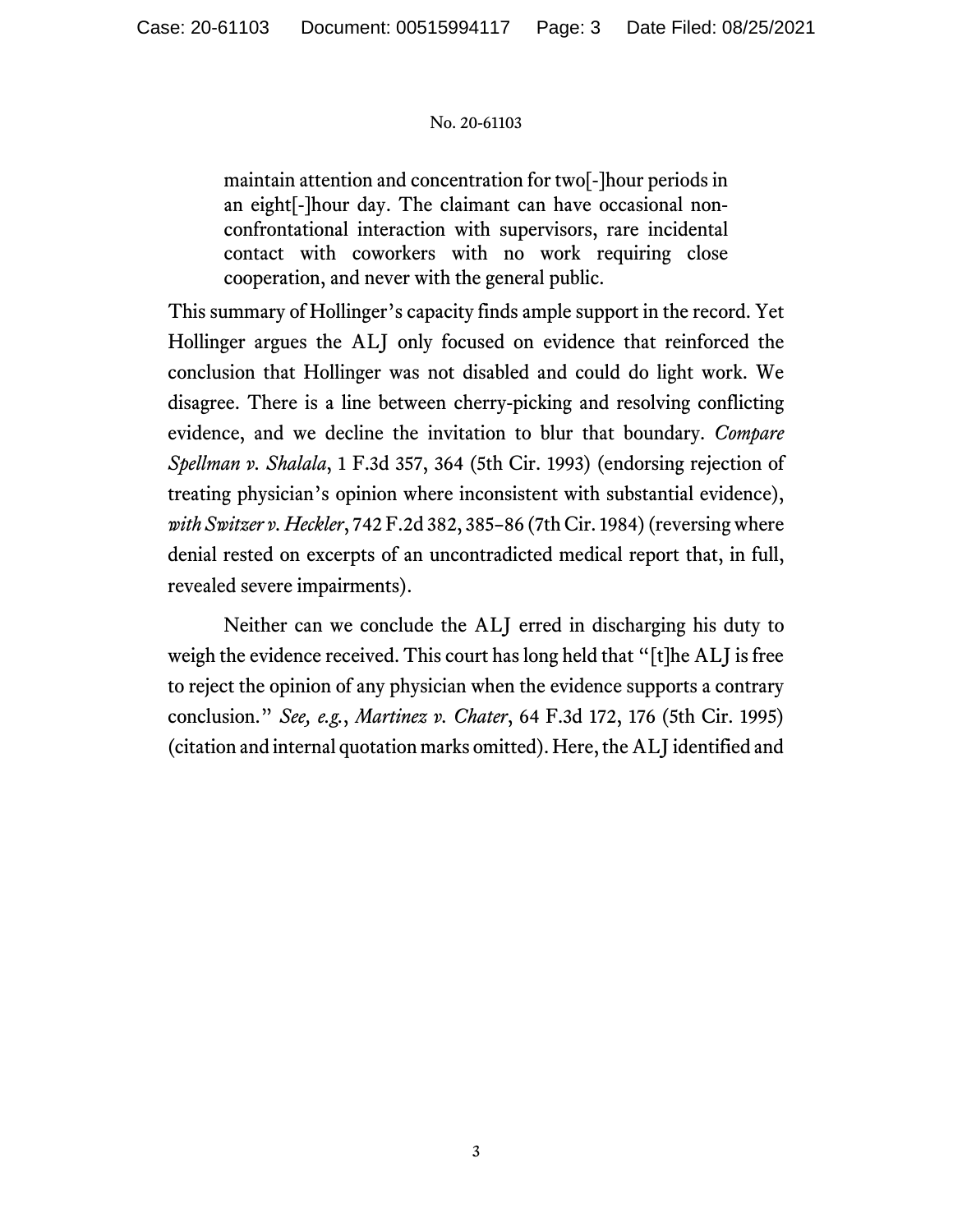resolved various conflicts against Hollinger.<sup>[1](#page-3-0)</sup> Hollinger's discontent, though understandable, does not mean that "any reasonable adjudicator would be compelled to conclude to the contrary." *See Nasrallah*, 140 S. Ct. at 1692.

Finally, the ALJ was not required to make a finding on Hollinger's ability to maintain employment. Our holding in *Singletary v. Bowen*, 798 F.2d 818 (5th Cir. 1986), does "not require . . . separate findings on 'obtaining' and 'maintaining' a job in every case." *Frank v. Barnhart*, 326 F.3d 618, 621 (5th Cir. 2003). Instead, *Singletary* findings are appropriate where there is "a situation which, by its nature, the claimant's [impairment] waxes and wanes in its . . . disabling symptoms." *Id.* at 619, 621 (emphasizing "cases in which a person could work for short periods, but could not hold a job"). This case presents no such scenario. The stable nature of Hollinger's limitations, which have persisted for years,<sup>[2](#page-3-1)</sup> renders *Singletary* of no moment.

We conclude by emphasizing that our "limited role ... under 42 U.S.C.  $\S$  405(g) is ... not to reweigh the evidence, ... try the issues de novo, or substitute the judgment of the court for that of the [Commissioner]."

<span id="page-3-0"></span><sup>&</sup>lt;sup>1</sup> Three conflicts bear emphasis. First, the ALJ concluded Dr. Whelan's "findings" regarding . . . work stresses [were] inconsistent with his own findings"—namely, that Hollinger had "'good' to 'fair' abilities in every other functional area." Second, the ALJ concluded Dr. Whelan's opinion contradicted that of Dr. Buck, who indicated Hollinger was "fairly able to respond appropriately to coworkers and supervisors in a work environment, but with significant anxiety." Third, Turnage's January 2017 statements even assuming they were initially due more weight, *but see Foster v. Astrue*, 410 F. App'x 831, 833 (5th Cir. 2011) (limiting weight of opinion in brief, conclusory questionnaire); 20 C.F.R. §§ 404.1502(a)(1)(7) (acceptable medical sources), .1527(f) (weight due); *id.* at §§ 416.902(a)(1)(7) (acceptable medical sources), .927(f) (weight due)—conflicted with Hollinger's indication and Dr. Saul's conclusion that Hollinger had no limitations in memory or understanding.

<span id="page-3-1"></span><sup>&</sup>lt;sup>2</sup> We also note that Hollinger has exhibited many of his limitations since 1990 and still held a semi-skilled, full-time job from 1997 to 2009. This further supports the ALJ's conclusion that Hollinger could undertake a new line of unskilled, light work. *See Vaughan v. Shalala*, 58 F.3d 129, 131 (5th Cir. 1995) (similar situation).